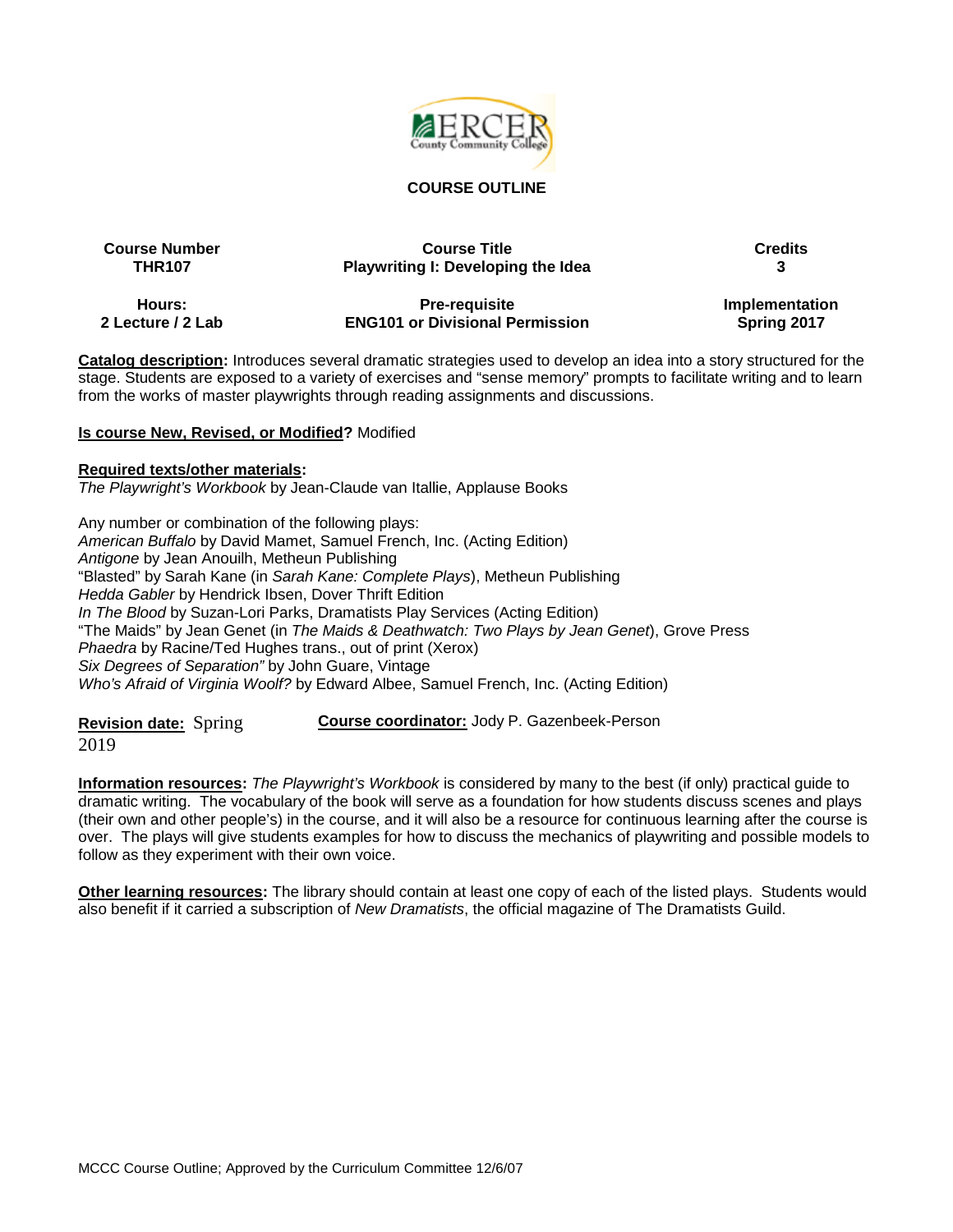## **Student Learning Outcomes/Course Goals:**

#### *The student will be able to:*

- 1. Describe and discuss the work of important playwrights in key creative areas such as structure, dramatic arc, central metaphors and symbols, physicality, and dialogue – particularly as it reflects central "needs" in characters.
- 2. Apply these discussions to his/her own writing.
- 3. Create dialogue, characters, and relationships intended not for the page but for the bodies and mouths of actors.
- 4. Recognize moments of self-censorship and fear in his/her own writing.
- 5. Use remembered physical sensations as an impetus to create dialogue and scenes.
- 6. Use physical-mental exercises to inspire and sustain dramatic writing.

#### **Course-specific General Education Knowledge Goals and Core Skills.**

### **General Education Knowledge Goals**

**Goal 1. Communication.** Students will communicate effectively in both speech and writing. **Goal 6. Humanities.** Students will analyze works in the fields of art, music, or theater; literature; philosophy and/or religious studies; and/or will gain competence in the use of a foreign language.

### **MCCC Core Skills**

**Goal A. Written and Oral Communication in English.** Students will communicate effectively in speech and writing, and demonstrate proficiency in reading.

**Goal B. Critical Thinking and Problem-solving.** Students will use critical thinking and problem solving skills in analyzing information.

**Goal F. Collaboration and Cooperation.** Students will develop the interpersonal skills required for effective performance in group situations.

#### **Units of study in detail.**

#### **Unit I: In-Class Writing**

*The student will be able to*

- Use remembered physical sensations as an impetus to create dialogue and scenes. **(Course Competency 5; Gen Ed Goal 1 & 6; Core Skill A)**
- Use physical-mental exercises to inspire and sustain dramatic writing. **(Course Competency 6; Gen Ed Goal 1; Core Skill A)**
- Write continuously without pauses for censorship and self-doubt. **(Course Competency 4; Gen Ed Goal 1; Core Skill A)**
- Listen to and transcribe what their characters are saying without censorship or self-doubt. **(Course Competency 4; Gen Ed Goal 1; Core Skill A)**
- Sustain their writing over a period of 60 minutes or more. **(Course Competency 6; Gen Ed Goal 1; Core Skill A)**

### **Unit II: Reading Aloud Student Work**

*The student will be able to*

- Recognize moments of self-censorship and fear in their own writing. **(Course Competency 4; Gen Ed Goal 1; Core Skills A & B)**
- Create dialogue, characters, and relationships intended not for the page but for the bodies and mouths of actors. **(Course Competency 3)**
- Describe and discuss both his/her own and their classmates' work its "aliveness" and its honesty. **(Course Competency 2; Gen Ed Goal 1; Core Skill A, B & F)**

### **Unit III: Reading and Discussing Important Playwrights**

*The student will be able to*

- Describe and discuss the work of important playwrights in key creative areas such as structure, dramatic arc, central metaphors and symbols, physicality, and dialogue – particularly as it reflects central "needs" in characters. **(Course Competency 1; Gen Ed Goal 1 & 6; Core Skill A & B)**
- Apply these discussion to their own writing. **(Course Competency 2; Gen Ed Goal 1 & 6)**